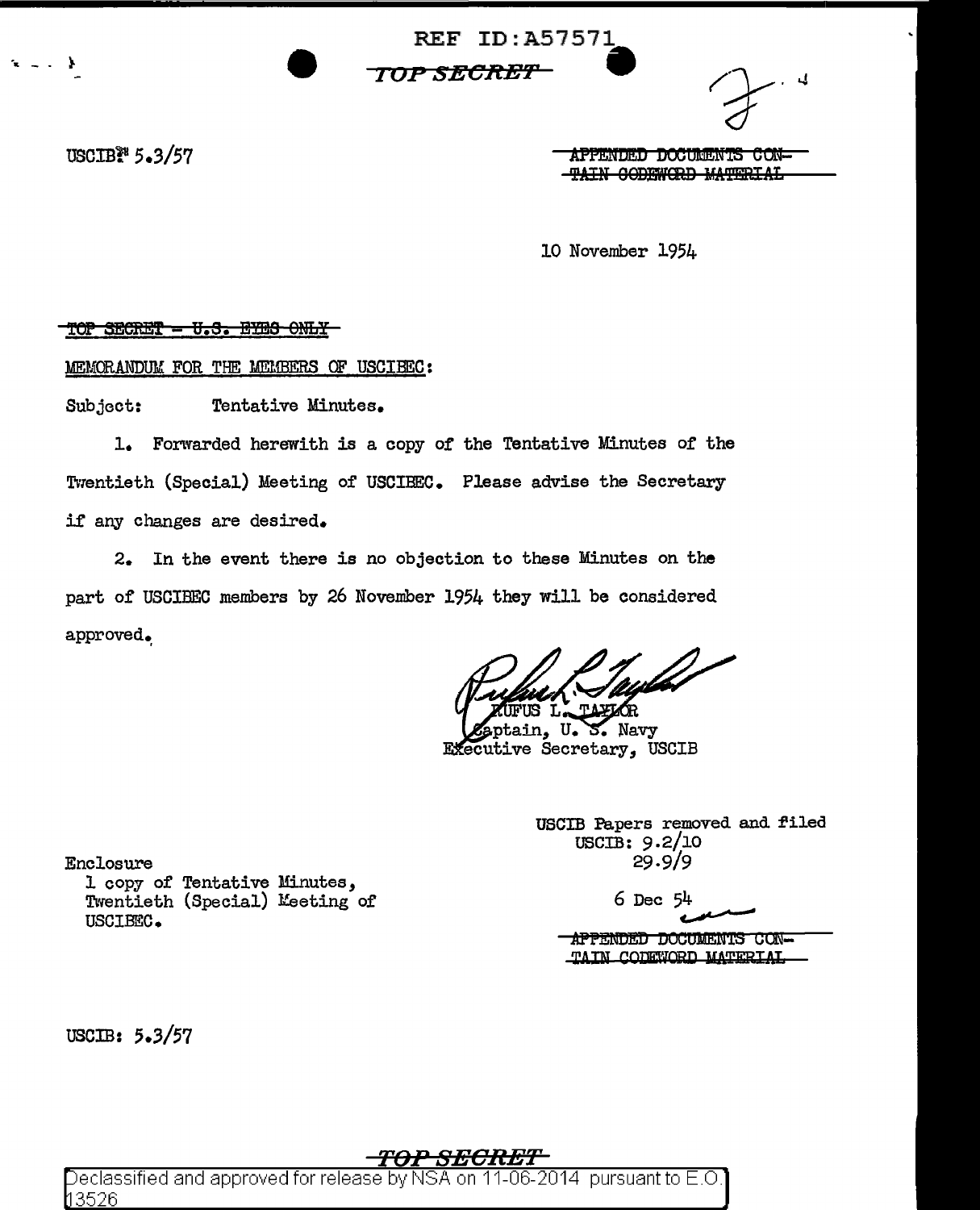CONFIDENTIAL - U.S. THE UNLY

## MINUTES OF THE TWENTIETH (SPECIAL) MEETING

CONFIDENTIAL57571

#### $CF$  THE

#### USCIB EXECUTIVE COMMITTEE

## Captain Rufus L. Taylor. USN. Chairman

### PRESENT:

 $\rlap{-}$ 

| DEFENSE:      | Mr. Philip J. Patton<br>(for Mr. William H. Godel)                     |
|---------------|------------------------------------------------------------------------|
| STATE:        | Mr. T. Achilles Polyzoides                                             |
| FBI:          | Mr. S. Drake Ellis                                                     |
| NSA:          | Captain Dwight M. Agnew, USN                                           |
| ARMY:         | Lt. Colonel Richard Leffers                                            |
| NAVY:         | CDR Frederick Welden<br>(for Captain William M. McCormick)             |
| AIR FORCE:    | Lt. Colonel Frank J. Harrold, Jr.                                      |
| CIA:          |                                                                        |
| SECRETARIAT:  | Mr. Hamill D. Jones<br>Miss Regina Otto<br>OGA                         |
| AISO PRESENT: | $\bullet$                                                              |
| DEFENSE:      | Mr. Robert E. Drake                                                    |
| STATE:        | Mr. Robert G. Walker                                                   |
| NSA:          | Mr. Benson K. Buffham<br>Mr. Hugh S. Erskine<br>Mr. Nicholas M. Murphy |
| CIA:          |                                                                        |
| ARMY:         | Mr. J. F. O'Gara<br>Mr. Richard Battey                                 |
| NAVY:         | CDR John L. Holmes<br>LCDR Dora Davis                                  |
|               |                                                                        |

### $-1 -$

l.

# -CONFIDENTIAL